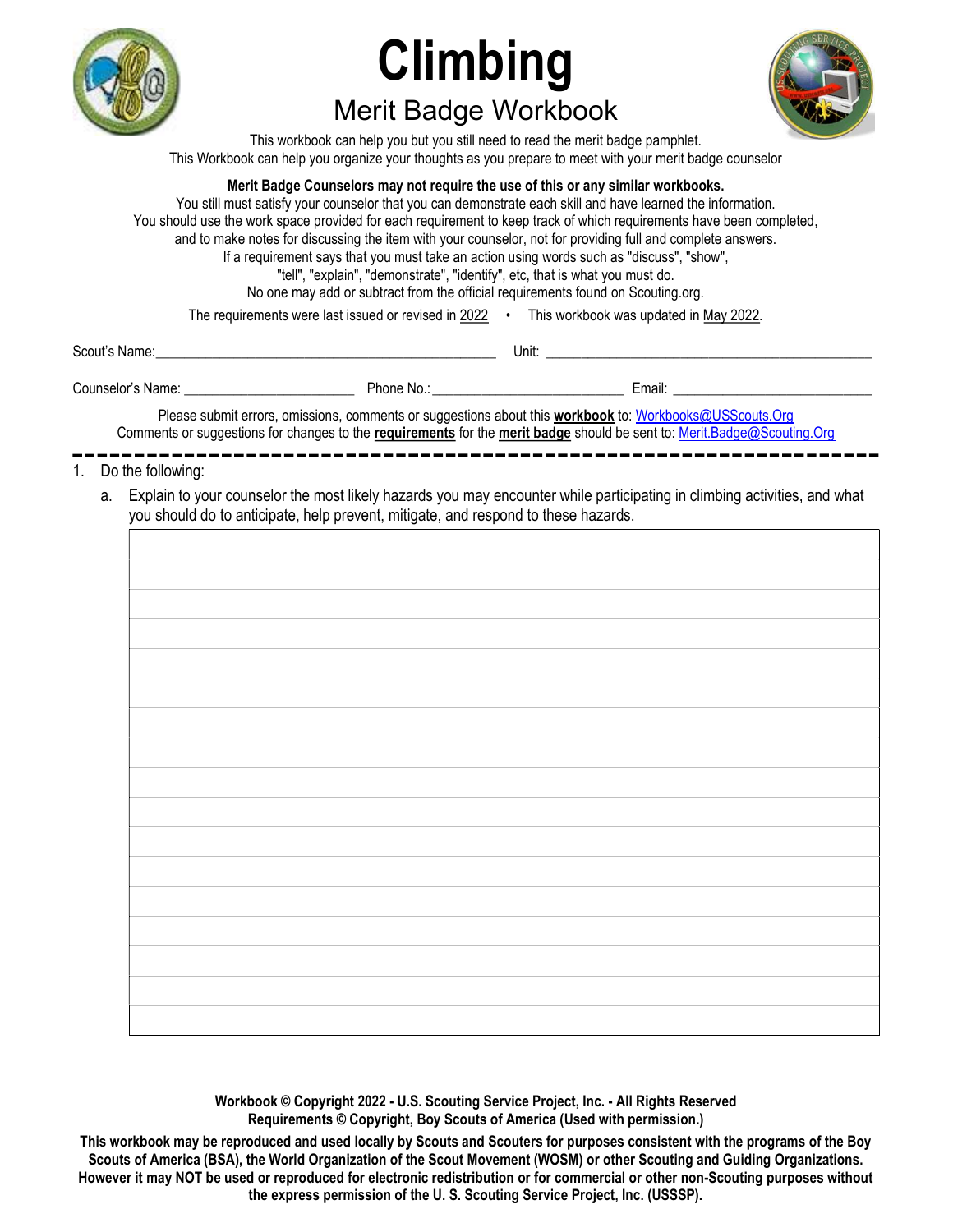b. Show that you know first aid for and how to prevent injuries or illnesses that could occur during climbing activities, including heat and cold reactions, dehydration, stopped breathing, sprains, abrasions, fractures, rope burns, blisters, snakebite, concussions, and insect bites or stings.

|                             | $\check{ }$ |
|-----------------------------|-------------|
| Heat and cold<br>reactions: |             |
|                             |             |
| Dehydration:                |             |
|                             |             |
| Stopped<br>breathing:       |             |
|                             |             |
| Sprains:                    |             |
|                             |             |
| Abrasions:                  |             |
|                             |             |
| Fractures:                  |             |
|                             |             |
| Rope burns                  |             |
|                             |             |
| Blisters:                   |             |
|                             |             |
|                             |             |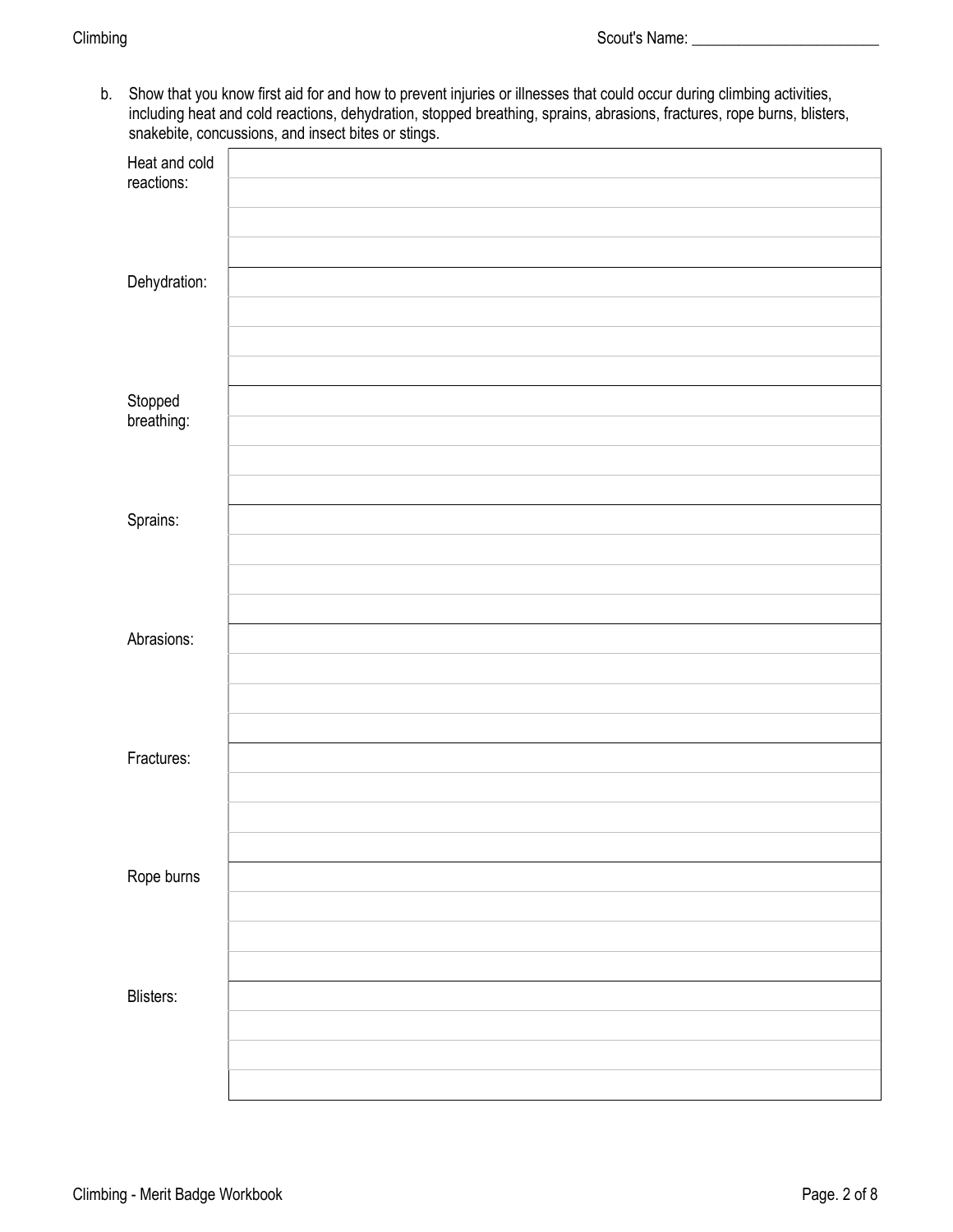| Snakebite:      |  |
|-----------------|--|
|                 |  |
|                 |  |
|                 |  |
| Concussions:    |  |
|                 |  |
|                 |  |
|                 |  |
| Insect bites or |  |
| stings          |  |
|                 |  |
|                 |  |

b. Identify the conditions that must exist before performing CPR on a person.



2. Learn the Leave No Trace principles and Outdoor Code, and explain what they mean.

| $\Box$ Decoration and concerns decorated for balance of districts and regard line fixed concernights of different factors and a balance |  |  |
|-----------------------------------------------------------------------------------------------------------------------------------------|--|--|

3.  $\Box$  Present yourself properly dressed for belaying, climbing, and rappelling (i.e., appropriate clothing, footwear and a helmet; rappellers can also wear gloves).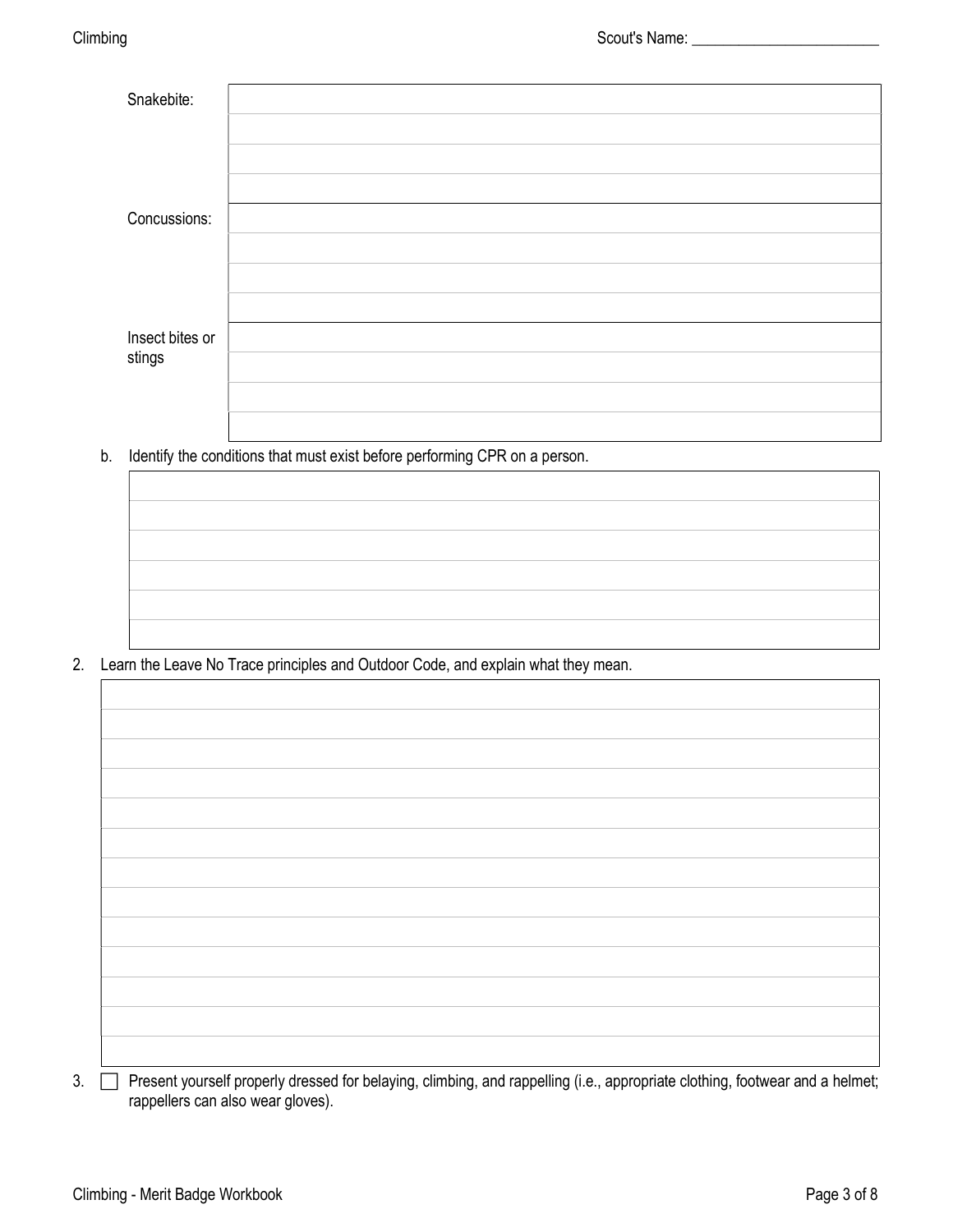- 4. Location. Do the following:
	- a. Explain how the difficulty of climbs is classified, and apply classifications to the rock faces or walls where you will demonstrate your climbing skills.

| Class 1          |  |
|------------------|--|
|                  |  |
| Class 2          |  |
|                  |  |
| Class 3          |  |
|                  |  |
| Class 4          |  |
|                  |  |
| Class 5          |  |
|                  |  |
| Classifications: |  |
|                  |  |
|                  |  |

b. Explain the following: top-rope climbing, lead climbing, and bouldering.

| Top-rope climbing: |  |
|--------------------|--|
|                    |  |
|                    |  |
| Lead climbing      |  |
|                    |  |
|                    |  |
| Bouldering:        |  |
|                    |  |
|                    |  |

c. Evaluate the safety of a particular climbing area. Consider weather, visibility, the condition of the climbing surface and any environmental hazards.

| Weather:    |  |
|-------------|--|
|             |  |
|             |  |
|             |  |
| Visibility: |  |
|             |  |
|             |  |
|             |  |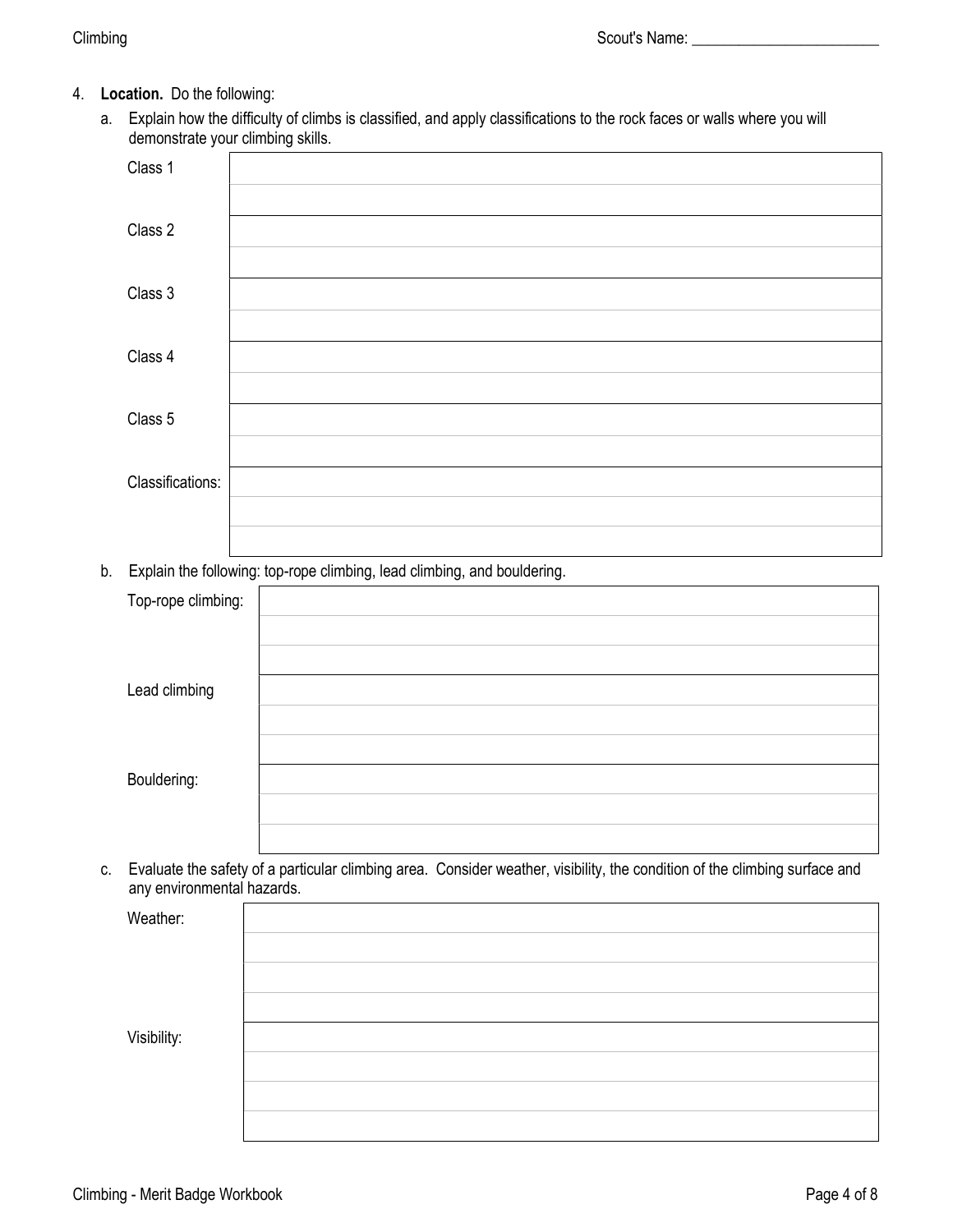| Condition of the  |  |
|-------------------|--|
| climbing surface: |  |
|                   |  |
|                   |  |
| Environmental     |  |
| hazards:          |  |
|                   |  |
|                   |  |

d. Determine how to summon aid to the climbing area in case of an emergency.

5. Verbal signals. Explain the importance of using verbal signals during every climb and rappel, and while bouldering.

|  |  | With the help of the merit badge counselor or another Scout, demonstrate the verbal signals used by each of the following: |  |
|--|--|----------------------------------------------------------------------------------------------------------------------------|--|
|  |  |                                                                                                                            |  |

| а.                      | Climbers                         |  |
|-------------------------|----------------------------------|--|
|                         |                                  |  |
|                         |                                  |  |
|                         |                                  |  |
| $\vert \ \ \vert$       | b. Rappellers                    |  |
|                         |                                  |  |
|                         |                                  |  |
|                         |                                  |  |
| $\lfloor \cdot \rfloor$ | c. Belayers                      |  |
|                         |                                  |  |
|                         |                                  |  |
|                         |                                  |  |
| d.<br>$\Box$            | Boulderers and<br>their spotters |  |
|                         |                                  |  |
|                         |                                  |  |
|                         |                                  |  |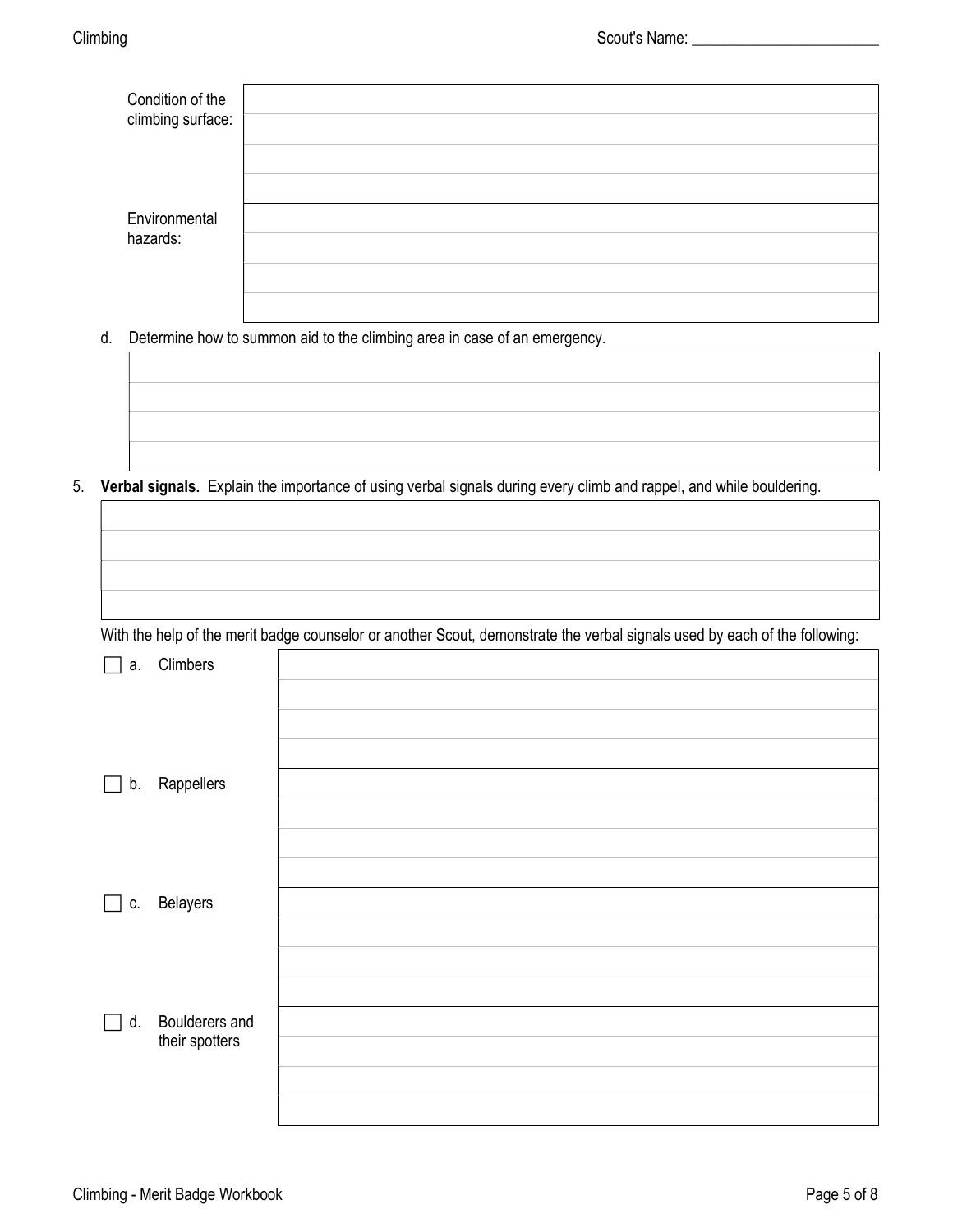# 6. Rope. Do the following:

a. Describe the kind of rope acceptable for use in climbing and rappelling.

 $b.$   $\Box$  Show how to examine a rope for signs of wear or damage.

c. Discuss ways to prevent a rope from being damaged.

d. Explain when and how a rope should be retired.

e.  $\Box$  Properly coil a rope.

7. Knots. Demonstrate the ability to tie each of the following knots.

Give at least one example of how each knot is used in belaying, climbing or rappelling.

| Knot                                 | <b>Use in Belaying</b> | <b>Use in Climbing</b> | <b>Use in Rappelling</b> |
|--------------------------------------|------------------------|------------------------|--------------------------|
| Figure eight on a<br>а.<br>bight     |                        |                        |                          |
| Figure eight<br>follow-through<br>b. |                        |                        |                          |
|                                      |                        |                        |                          |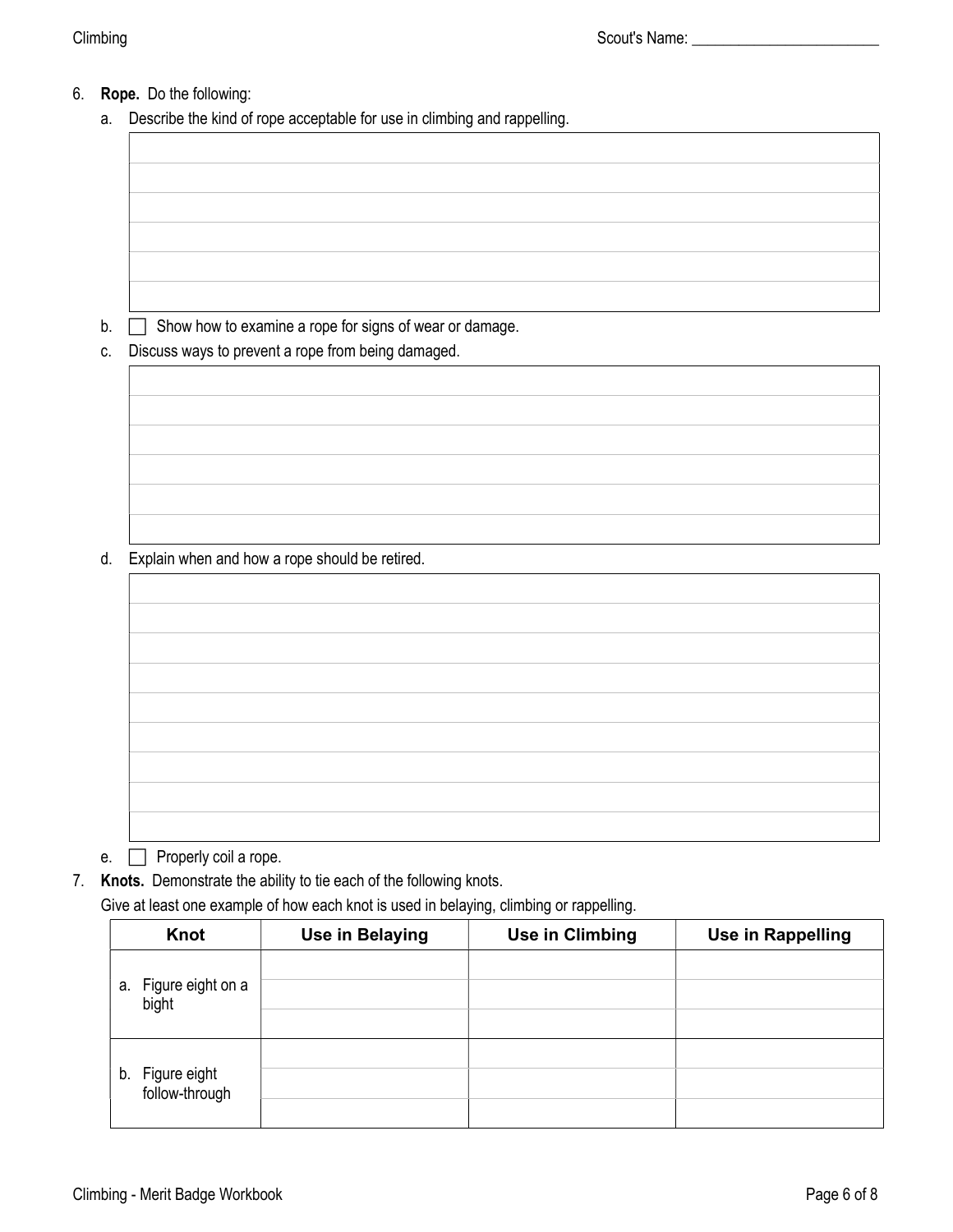| c. Water knot                                     |  |  |
|---------------------------------------------------|--|--|
| d. Double<br>fisherman's knot<br>(Grapevine knot) |  |  |
| e. Safety Knot                                    |  |  |

8. Harnesses. Correctly put on a commercially made climbing harness

### 9. Belaying. Do the following:

a. Explain the importance of belaying climbers and rappellers and when it is necessary.

b. Belay three different climbers ascending a rock face or climbing wall.

|          | <b>Climbers</b> | <b>Date</b> | <b>What/where</b> |
|----------|-----------------|-------------|-------------------|
| . .      |                 |             |                   |
| <u>.</u> |                 |             |                   |
| ົ<br>v.  |                 |             |                   |

c. Belay three different rappellers descending a rock face or climbing wall using a top rope.

|               | <b>Rapellers</b> | <b>Date</b> | <b>What/where</b> |
|---------------|------------------|-------------|-------------------|
| . .           |                  |             |                   |
| C<br><u>.</u> |                  |             |                   |
| ◠<br>v.       |                  |             |                   |

#### 10. Climbing.

- $a.$  Show the correct way to tie into a belay rope.
- b.  $\Box$  Climb at least three different routes on a rock face or climbing wall, demonstrating good technique and using verbal signals with a belayer.